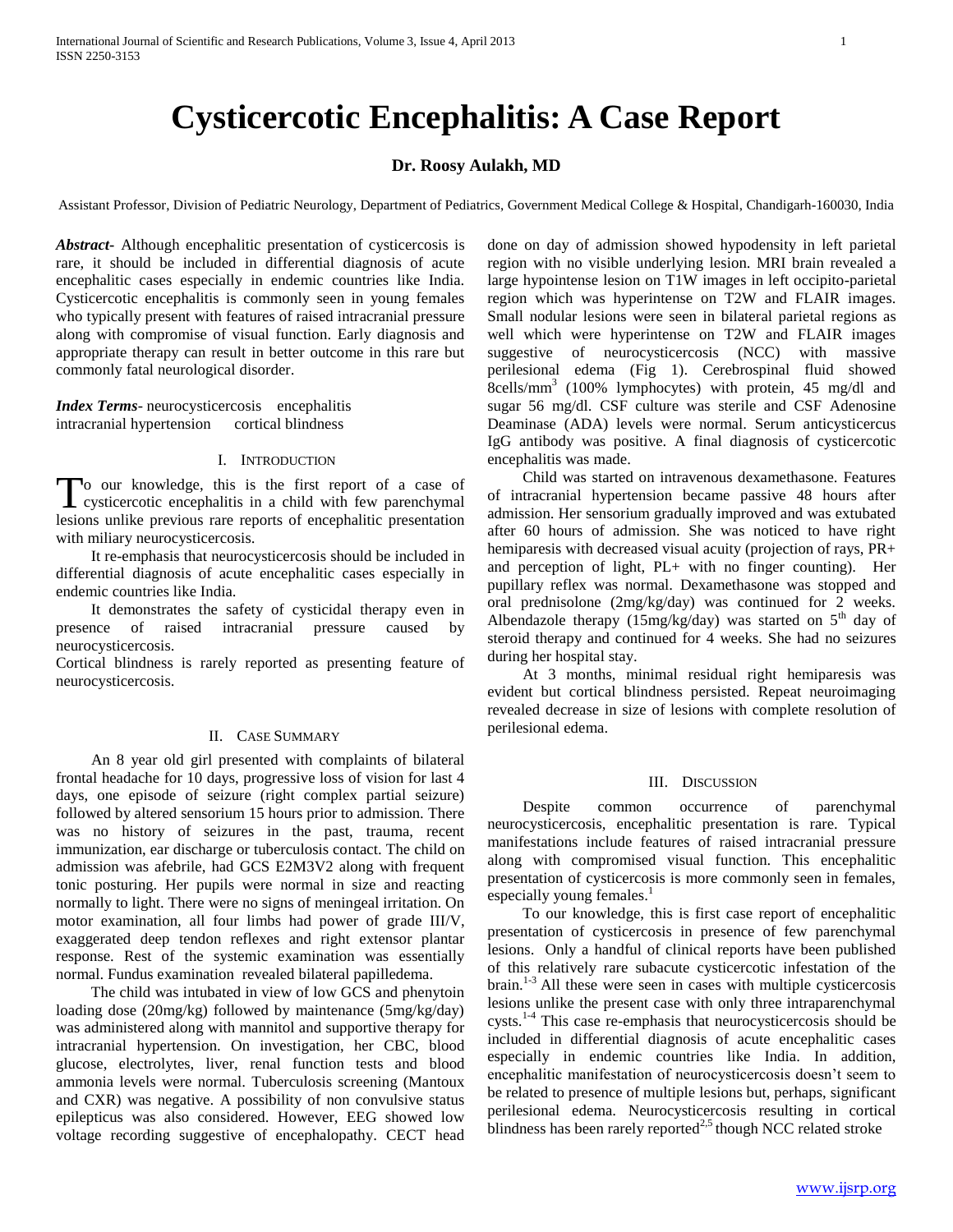

**Fig 1 Legend:** MRI Brain with axial T1W (A), axial FLAIR (B), coronal T2W (C) and sagittal T2W (D) cuts showing a large hypointense lesion on T1W images in left occipito-parietal region which is hyperintense on T2W and FLAIR images. Small nodular lesions are seen in bilateral parietal regions as well which are hyperintense on FLAIR images (B).